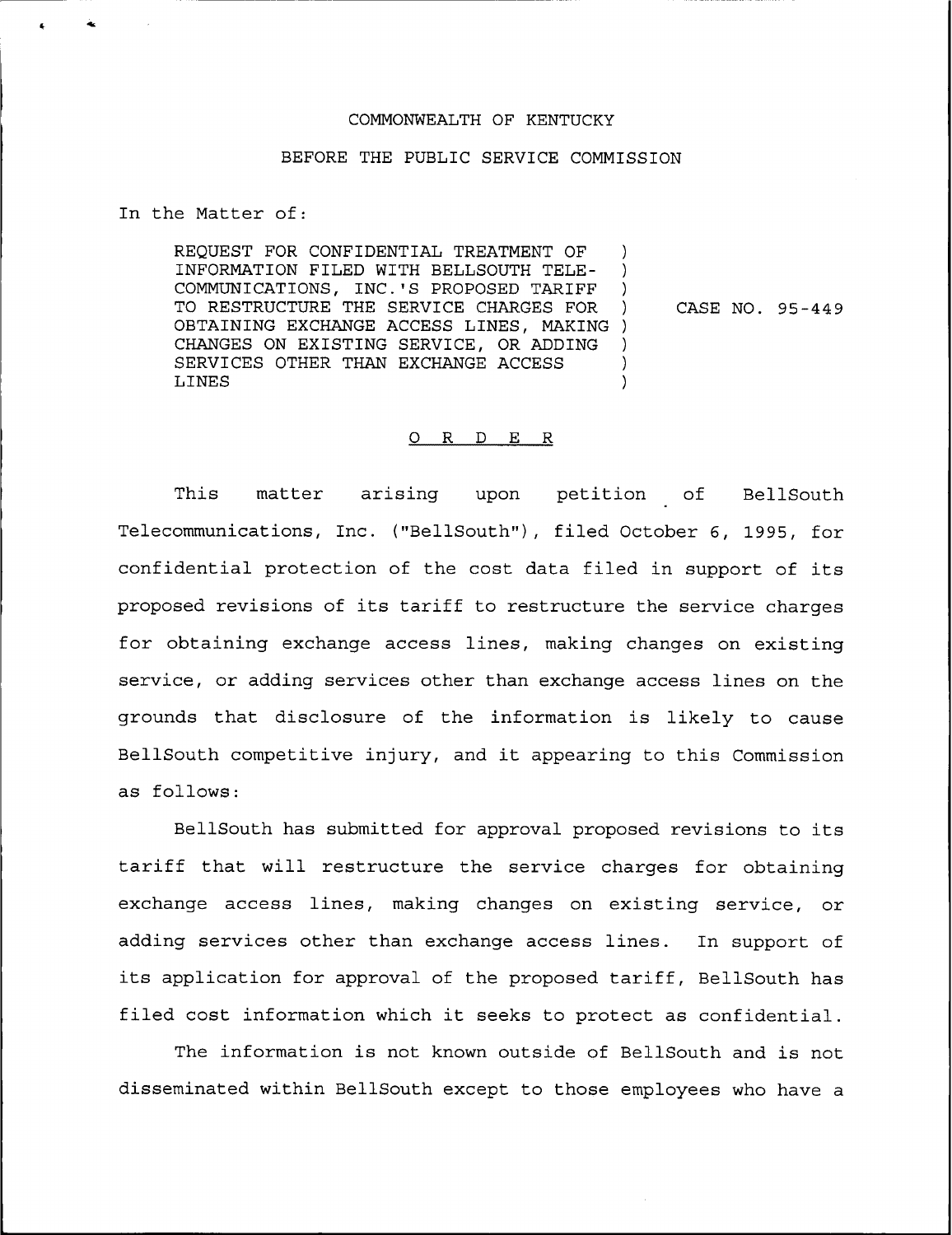legitimate business need to know and act upon the information. BellSouth seeks to preserve and protect the confidentiality of the information through all appropriate means, including the maintenance of security it its offices.

 $\mathcal{L}^{\mathcal{L}}$  and  $\mathcal{L}^{\mathcal{L}}$  . We set  $\mathcal{L}^{\mathcal{L}}$ 

KRS 61.872(1) requires information filed with the Commission to be available for public inspection unless specifically exempted by statute. Exemptions from this requirement are provided in KRS 61.878(1). That subsection of the statute exempts several categories of information. One category exempted in paragraph (c) 1 of that subsection is commercial information confidentially disclosed to the Commission which if made public would permit an unfair commercial advantage to competitors of the party from whom the information was obtained. To qualify for the exemption, the party claiming confidentiality must demonstrate actual competition and <sup>a</sup> likelihood of substantial competitive injury if the information is disclosed. Competitive injury occurs when disclosure of the information gives competitors an unfair business advantage.

BellSouth's competitors for local exchange service include ACSL, NFS, Louisville LightNave, and Kentucky Telephone. These competitors could use the cost and demand information sought to be protected to develop prices and pricing strategy using information developed by BellSouth. Therefore, disclosure of the information is likely to cause BellSouth competitive injury, and the information should be protected as confidential.

 $-2-$